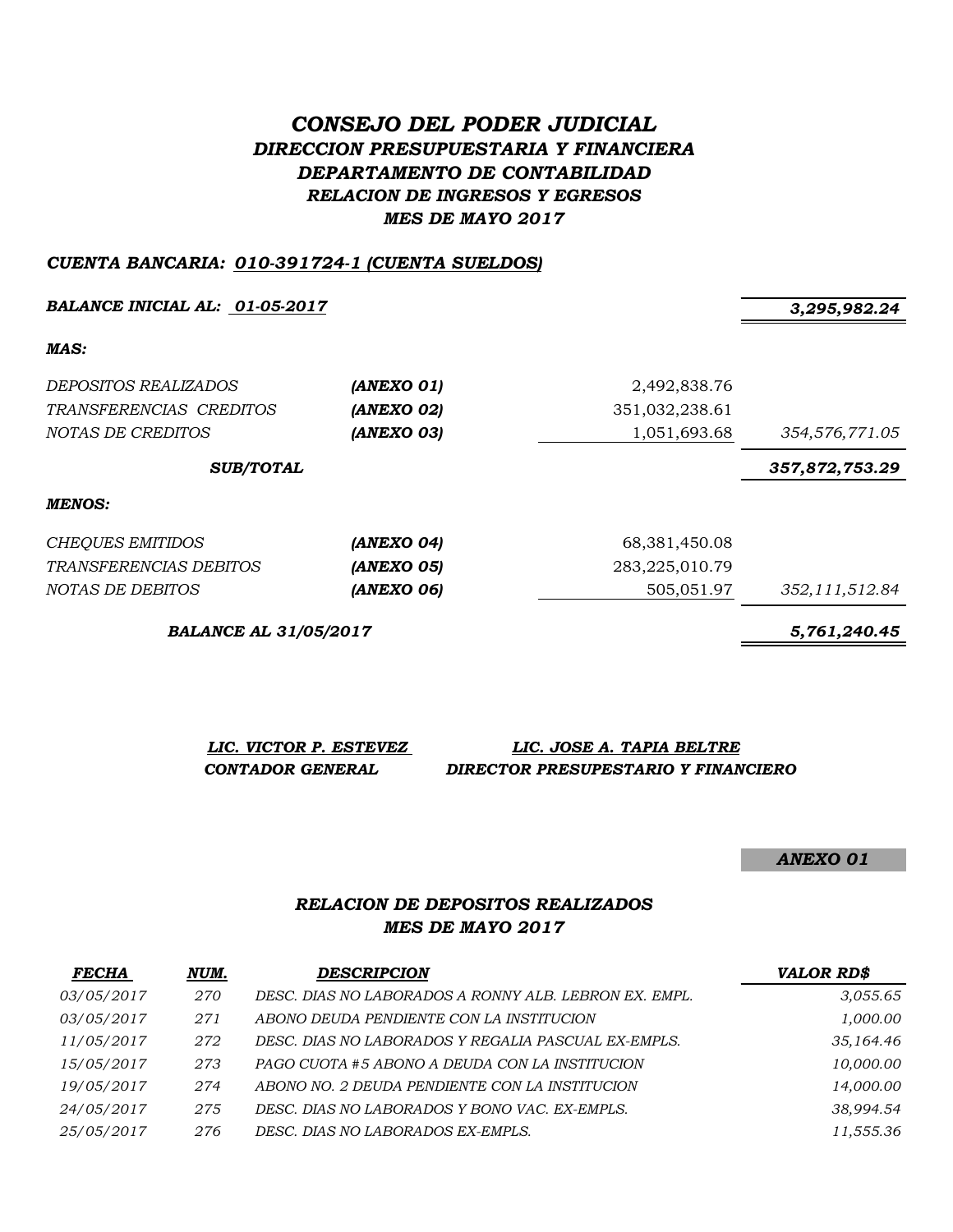|            |     | TOTAL RD\$                                      | 2,492,838.76 |
|------------|-----|-------------------------------------------------|--------------|
| 31/05/2017 | 282 | ABONO A DEUDA PENDIENTE CON LA INSTITUCION      | 1,000.00     |
| 31/05/2017 | 281 | <i>VALORES COBRADOS A EMPLEADOS</i>             | 9,795.27     |
| 30/05/2017 | 280 | POR SALDO DEUDA CON LA INSTITUCION              | 11,000.00    |
| 30/05/2017 | 279 | DESC. A EMPLEADOS NOMINA MES DE MAYO 2017       | 22,461.36    |
| 30/05/2017 | 278 | DESC. VARIOS NOMINA DEL MES DE MAYO 2017        | 2,332,912.97 |
| 26/05/2017 | 277 | DESC. REGALIA PASCUAL A IDELSA ROSARIO EX-EMPL. | 1,899.15     |

### *ANEXO 02*

# *RELACION DE TRANSFERENCIAS CREDITOS MES DE MAYO 2017*

| <b>FECHA</b>      | NUM. | <b>DESCRIPCION</b>                                  | <b>VALOR RD\$</b> |
|-------------------|------|-----------------------------------------------------|-------------------|
| <i>09/05/2017</i> | 101  | PAGO REEMB. SUELDOS PAG. POR CPJ A EMPLS COOPNASEJU | 142,820.26        |
| 19/05/2017        | 102  | TRANSF. DE FONDO DE LA CTA. OPERACIONES             | 350,729,210.09    |
| 30/05/2017        | 103  | PAGO REEMB SUELDOS Y BONO VAC PAGADO MAYO / 2017    | 160,208.26        |
|                   |      | TOTAL RD\$                                          | 351,032,238.61    |

#### *ANEXO 03*

# *RELACION NOTAS DE CREDITOS MES DE MAYO 2017*

| <b>FECHA</b>      | NUM. | <b>DESCRIPCION</b>                                    | <b>VALOR RD\$</b> |
|-------------------|------|-------------------------------------------------------|-------------------|
| <i>03/05/2017</i> | 805  | REINTEGRO CHO109373                                   | 8,000.00          |
| 03/05/2017        | 806  | REINTEGRO CHO108379                                   | 4,533.33          |
| 03/05/2017        | 807  | REINTEGRO CHO109369                                   | 6,000.00          |
| 22/05/2017        | 808  | REINTEGRO CHO110174                                   | 57,879.47         |
| 30/05/2017        | 812  | REINTEGRO CHO110359                                   | 6,018.18          |
| 31/05/2017        | 814  | REINTEGRO CHO109893                                   | 6,018.18          |
| 31/05/2017        | 809  | EMPLEADOS EXCLUIDOS NOMINA ELECTRONICA MAYO/2017.     | 599,931.59        |
| 31/05/2017        | 810  | PAGO DE MILITARES EN LA NOMINA ELECTRONICA MAYO/2017. | 359,312.76        |
| 31/05/2017        | 811  | REINTEGRO CHO99716, POR CADUCIDAD                     | 4,000.00          |
| 31/05/2017        | 15   | CHO110185 PAGADO POR EL BANCO POR UN VALOR MENOR      | 0.17              |
|                   |      | TOTAL RD\$                                            | 1,051,693.68      |

#### *ANEXO 04*

### *RELACION DE CHEQUES EMITIDOS MES DE MAYO 2017*

*FECHA NUM. BENEFICIARIO VALOR RD\$*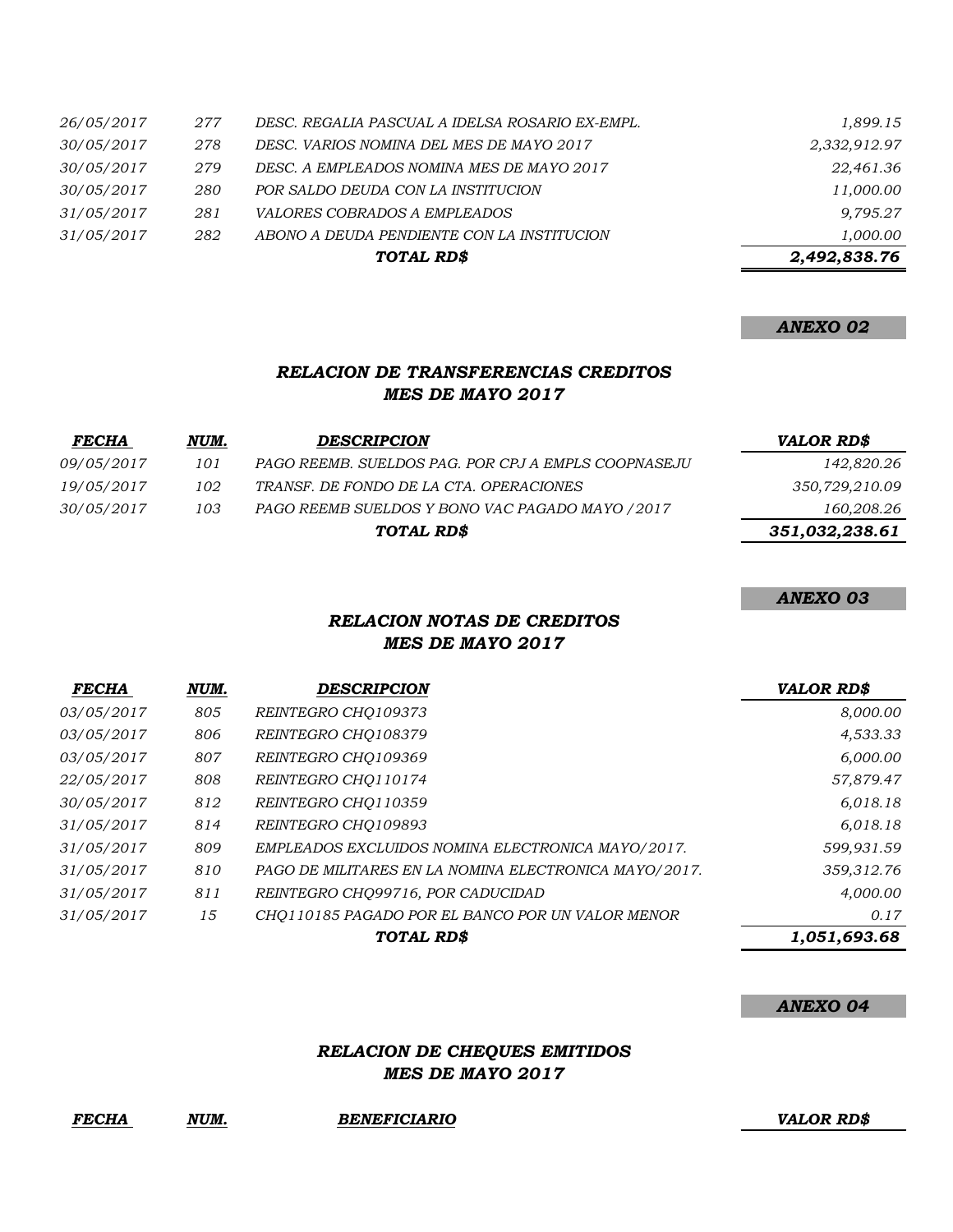| 04/05/2017 | 110223 | CHEQUE NULO                       | 0.00        |
|------------|--------|-----------------------------------|-------------|
| 04/05/2017 | 110224 | COLECTOR DE IMPUESTOS INTERNOS    | 8,973.57    |
| 04/05/2017 | 110225 | ANA D. ALMONTE MARTINEZ           | 0.00        |
| 04/05/2017 | 110226 | YENIFER P. MARTINEZ HERNANDEZ     | 0.00        |
| 05/05/2017 | 110227 | YENY A. ESPINAL ESPINAL           | 17,428.65   |
| 05/05/2017 | 110228 | ANA D. ALMONTE MARTINEZ           | 21,125.64   |
| 05/05/2017 | 110229 | YENIFER P. MARTINEZ HERNANDEZ     | 14,787.95   |
| 09/05/2017 | 110230 | COLECTOR DE IMPUESTOS INTERNOS    | 5,982.38    |
| 09/05/2017 | 110231 | COLECTOR DE IMPUESTOS INTERNOS    | 86,082.86   |
| 09/05/2017 | 110232 | GERARD N. FELIZ PENA              | 22,875.11   |
| 09/05/2017 | 110233 | MAYELINA PIMENTEL LORENZO         | 19,409.18   |
| 09/05/2017 | 110234 | BIANDRA PEREZ RODRIGUEZ           | 10,562.82   |
| 10/05/2017 | 110235 | COLECTOR DE IMPUESTOS INTERNOS    | 23,082.86   |
| 10/05/2017 | 110236 | CONSEJO DEL PODER JUDICIAL        | 8,969.72    |
| 11/05/2017 | 110237 | FONDO DE PENSIONES Y JUBILACIONES | 21,356.91   |
| 11/05/2017 | 110238 | YENNY C. MOTA FRIAS               | 0.00        |
| 11/05/2017 | 110239 | SINDY M. MARTINEZ DE LEON         | 7,625.03    |
| 11/05/2017 | 110240 | ALAIDA LABORDA DE OLEO            | 7,625.03    |
| 11/05/2017 | 110241 | JULIO F. PAREDES VENTURA          | 6,161.64    |
| 11/05/2017 | 110242 | COOPNASEJU                        | 60,578.22   |
| 11/05/2017 | 110243 | CONSEJO DEL PODER JUDICIAL        | 1,408.61    |
| 11/05/2017 | 110244 | YERLIN N. VILLABRILLE SUERO       | 0.00        |
| 11/05/2017 | 110245 | YERLIN N. VILLABRILLE SUERO       | 51,193.00   |
| 11/05/2017 | 110246 | YENNY C. MOTA FRIAS               | 5,545.48    |
| 16/05/2017 | 110247 | MICHELLE S. MONEGRO BURGOS        | 9,150.04    |
| 17/05/2017 | 110248 | COLECTOR DE IMPUESTOS INTERNOS    | 2,243.40    |
| 18/05/2017 | 110249 | MARIANO GERMAN MEJIA              | 296,917.14  |
| 18/05/2017 | 110250 | DULCE M. RODRIGUEZ BLANCO         | 286,362.75  |
| 18/05/2017 | 110251 | JOSE A. CRUCETA ALMANZAR          | 282,804.00  |
| 18/05/2017 | 110252 | FRANCISCO ANT. JEREZ MENA         | 224,713.32  |
| 18/05/2017 | 110253 | EDGARDO HERNANDEZ MEJIA           | 266, 262.75 |
| 18/05/2017 | 110254 | SARA I. HENRIQUEZ MARIN           | 242,500.11  |
| 18/05/2017 | 110255 | ROBERT C. PLACENCIA ALVAREZ       | 286,362.75  |
| 18/05/2017 | 110256 | VICTOR J. CASTELLANOS ESTRELLA    | 236,200.79  |
| 18/05/2017 | 110257 | RHINA MONTILLA BRITO              | 7,423.47    |
| 18/05/2017 | 110258 | ARIEL A. VOLQUEZ MATOS            | 9,436.97    |
| 18/05/2017 | 110259 | GLORIA A. QUERO CABRERA           | 8,667.32    |
| 18/05/2017 | 110260 | NORA A. SOSA MARTINEZ             | 7,363.48    |
| 18/05/2017 | 110261 | SONIA CORADIN                     | 6,018.18    |
| 18/05/2017 | 110262 | CARLOS FLORES DE JESUS            | 19,903.10   |
| 18/05/2017 | 110263 | LILIAN M. DIAZ GIL                | 7,682.27    |
| 18/05/2017 | 110264 | LOURDES M. LORA MEJIA             | 24,152.04   |
| 18/05/2017 | 110265 | ROSA REYNOSO                      | 6,018.18    |
| 18/05/2017 | 110266 | SENOVIA ARIAS                     | 6,018.18    |
| 18/05/2017 | 110267 | RAMONA DIAZ                       | 6,018.18    |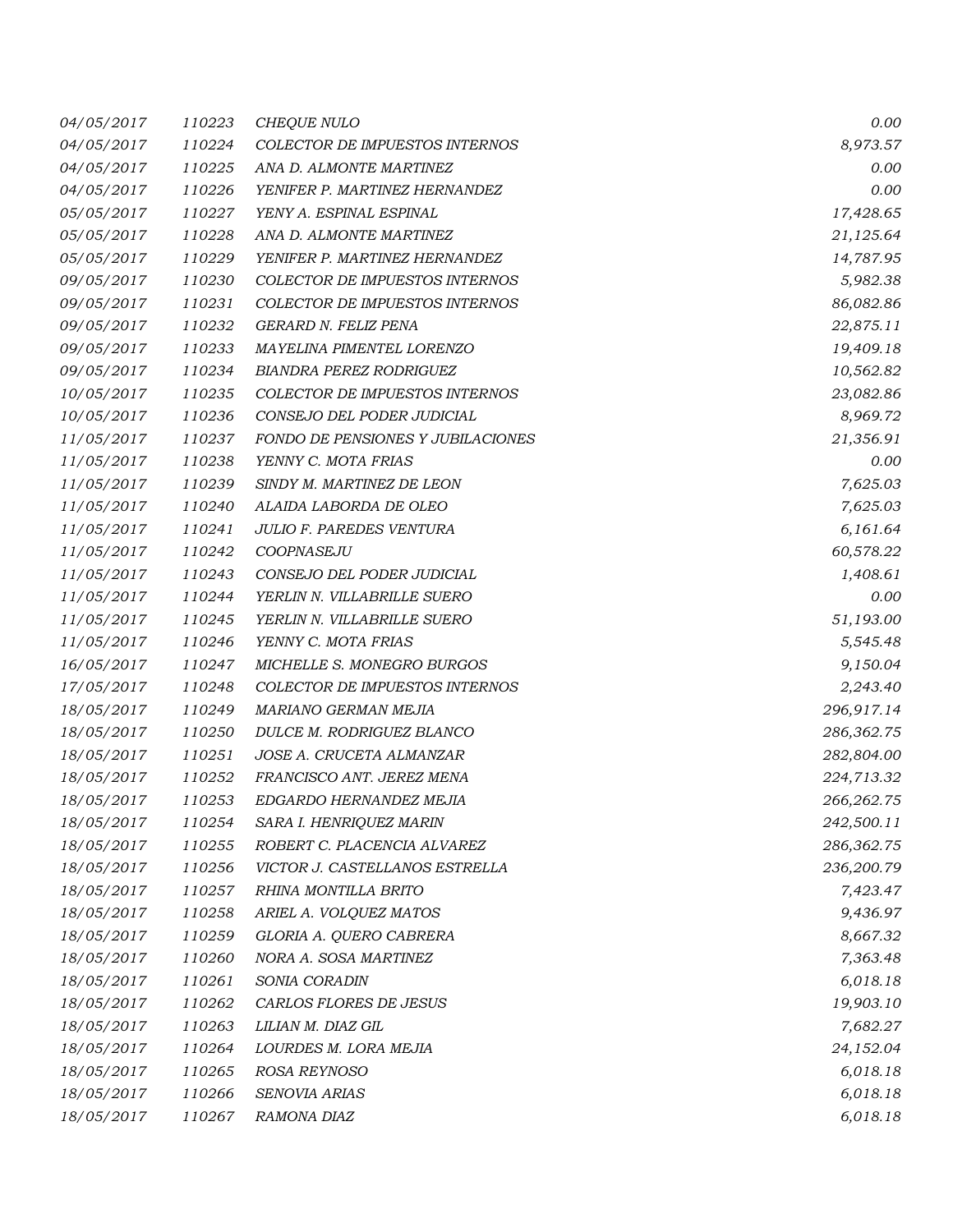| 18/05/2017 | 110268 | MARIA M. PIMENTEL FABIAN             | 6,018.18  |
|------------|--------|--------------------------------------|-----------|
| 18/05/2017 | 110269 | LUZ DEL C. MONTANO                   | 6,018.18  |
| 18/05/2017 | 110270 | ELIGIA DE LA CRUZ                    | 4,933.66  |
| 18/05/2017 | 110271 | OLGA M. ROSARIO V.                   | 4,435.53  |
| 18/05/2017 | 110272 | IRIS RODRIGUEZ P.                    | 6,018.18  |
| 18/05/2017 | 110273 | CARMEN POLANCO                       | 6,018.18  |
| 18/05/2017 | 110274 | ANA FCA. FELIZ SANCHEZ               | 6,018.18  |
| 18/05/2017 | 110275 | ALTAGRACIA A. RODRIGUEZ VICTORIA     | 6,018.18  |
| 18/05/2017 | 110276 | MILTA ANT. RODRIGUEZ SANTOS          | 6,018.18  |
| 18/05/2017 | 110277 | OLGA E. DIAZ DIAZ                    | 6,018.18  |
| 18/05/2017 | 110278 | JOSEFA R. BLANCO                     | 6,018.18  |
| 18/05/2017 | 110279 | MARIA DEL R. CUELLO PARADIS          | 19,287.01 |
| 18/05/2017 | 110280 | MELBA FCA. HENRIQUEZ GUZMAN          | 6,018.18  |
| 18/05/2017 | 110281 | ESTHER M. AMOR PEÑA                  | 6,018.18  |
| 18/05/2017 | 110282 | FRANCIA C. MARTINEZ DRULLARD         | 21,441.25 |
| 18/05/2017 | 110283 | AMELIA DEL ORBE PEÑA                 | 3,054.30  |
| 18/05/2017 | 110284 | <b>BIENVENIDA BELLIARD</b>           | 36,119.77 |
| 18/05/2017 | 110285 | <b>PACO PEREZ REYES</b>              | 6,018.18  |
| 18/05/2017 | 110286 | ROSA J. DE LOS SANTOS G.             | 6,018.18  |
| 18/05/2017 | 110287 | CARMEN L. PERALTA CASTELLANOS        | 6,018.18  |
| 18/05/2017 | 110288 | FIDIAS GONZALEZ VICIOSO              | 5,418.18  |
| 18/05/2017 | 110289 | ISABEL E. DE LOS SANTOS GOMEZ        | 6,018.18  |
| 18/05/2017 | 110290 | LUIS E. MOREL POUERIE                | 36,642.28 |
| 18/05/2017 | 110291 | YOLANDA E. DE WINDT DE GAUTREAU      | 12,993.40 |
| 18/05/2017 | 110292 | SENAIDA A. ALVAREZ PEREZ             | 6,018.18  |
| 18/05/2017 | 110293 | YDALIA PORTORREAL                    | 6,018.18  |
| 18/05/2017 | 110294 | MARTA N. MONTAS RAMIREZ              | 6,018.18  |
| 18/05/2017 | 110295 | HILDA CARRASCO PEREZ                 | 6,018.18  |
| 18/05/2017 | 110296 | LUZ M. DEL CARMEN RODRIGUEZ GAUTREAU | 6,018.18  |
| 18/05/2017 | 110297 | CRISTINO RODRIGUEZ                   | 6,018.18  |
| 18/05/2017 | 110298 | MAXIMO S. ROSARIO RODRIGUEZ          | 6,018.18  |
| 18/05/2017 | 110299 | RAFAEL CONTRERAS CONTRERAS           | 6,018.18  |
| 18/05/2017 | 110300 | VIRGINIA SUERO ESPINAL               | 3,853.36  |
| 18/05/2017 | 110301 | JOSEFA A. CUESTA DE MAÑON            | 6,929.81  |
| 18/05/2017 | 110302 | ANA M. BAUTISTA                      | 6,018.18  |
| 18/05/2017 | 110303 | MIRELLA DE LA ROSA DOMINGUEZ         | 6,018.18  |
| 18/05/2017 | 110304 | DORA H. STERLING VAZQUEZ             | 6,018.18  |
| 18/05/2017 | 110305 | FELIX R. CUEVAS RUFINO               | 1,003.03  |
| 18/05/2017 | 110306 | JOSEFINA SUAZO ABREU                 | 32,621.32 |
| 18/05/2017 | 110307 | ALTAGRACIA A. GIL NOBLE              | 6,018.18  |
| 18/05/2017 | 110308 | RAFAELA DE JS. PEÑA LORA             | 3,086.66  |
| 18/05/2017 | 110309 | BRIGIDA FELIZ VDA. OZUNA             | 6,018.18  |
| 18/05/2017 | 110310 | <b>LEON FLORES</b>                   | 32,440.83 |
| 18/05/2017 | 110311 | MARIA A. PAULINO MARTE               | 6,018.18  |
| 18/05/2017 | 110312 | CESAR A. VALLEJO NICOLAS             | 3,702.57  |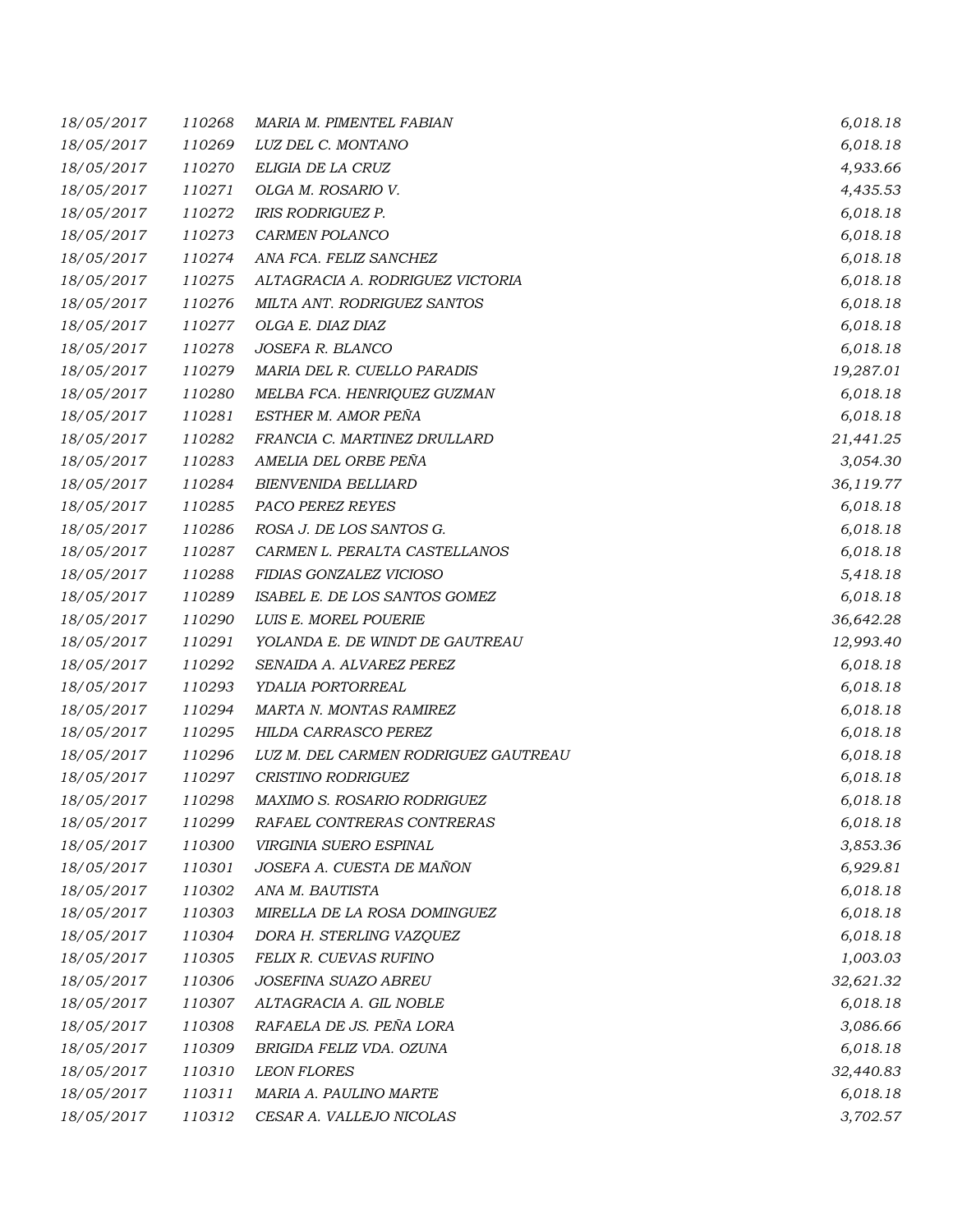| 18/05/2017 | 110313 | LUCIA M. REYES PEREZ                 | 17,301.77 |
|------------|--------|--------------------------------------|-----------|
| 18/05/2017 | 110314 | <b>MERCEDES HIRALDO</b>              | 6,018.18  |
| 18/05/2017 | 110315 | RAMONA FLORES DE MATOS               | 5,143.18  |
| 18/05/2017 | 110316 | ELOISA NUÑEZ DE GONZALEZ             | 11,519.20 |
| 18/05/2017 | 110317 | MIREYA CAPELLAN A.                   | 6,018.18  |
| 18/05/2017 | 110318 | LUZ DEL C. SANCHEZ CALDERON          | 6,018.18  |
| 18/05/2017 | 110319 | <b>INES MDES. REYES CABRERA</b>      | 5,518.18  |
| 18/05/2017 | 110320 | SILVESTRE COCO                       | 5,063.41  |
| 18/05/2017 | 110321 | ELISA VIVIECA                        | 6,018.18  |
| 18/05/2017 | 110322 | TERESA MORA DE LA ROSA               | 6,018.18  |
| 18/05/2017 | 110323 | PEDRO A. FERNANDEZ SALCEDO           | 37,938.19 |
| 18/05/2017 | 110324 | RAFAEL A. RODRIGUEZ GONZALEZ         | 27,900.61 |
| 18/05/2017 | 110325 | AFRICA E. SANTOS GUZMAN              | 6,018.18  |
| 18/05/2017 | 110326 | MILEDYS S. SOSA R.                   | 27,533.27 |
| 18/05/2017 | 110327 | MARCIANA ALT. RAMIREZ CORONA         | 19,620.57 |
| 18/05/2017 | 110328 | DAYSI R. VASQUEZ CRUZ                | 6,018.18  |
| 18/05/2017 | 110329 | CARMEN DE LOS A. LUCIANO GARCIA      | 4,019.64  |
| 18/05/2017 | 110330 | NEREYDA E. JAQUEZ LOZANO             | 6,018.18  |
| 18/05/2017 | 110331 | CARMEN L. SANTOS PIMENTEL            | 6,018.18  |
| 18/05/2017 | 110332 | AMERICA G. ESPINAL HUED              | 6,018.18  |
| 18/05/2017 | 110333 | RAMON ANT. CARABALLO ABREU           | 6,018.18  |
| 18/05/2017 | 110334 | CARLOS D. GARCIA GARCIA              | 6,018.18  |
| 18/05/2017 | 110335 | DULCE M. ESTEVEZ                     | 6,018.18  |
| 18/05/2017 | 110336 | MARIA DE LA C. CANELA CANELA         | 3,623.78  |
| 18/05/2017 | 110337 | FRANCISCO J. NUÑEZ GOMEZ             | 37,742.61 |
| 18/05/2017 | 110338 | MARIA G. DALMASI LORA                | 6,018.18  |
| 18/05/2017 | 110339 | CARMEN L. EDUARDO ICIANO             | 6,018.18  |
| 18/05/2017 | 110340 | CARMEN Y. COSME GUTIERREZ            | 3,498.67  |
| 18/05/2017 | 110341 | FRANCISCA R. PEREZ PEÑA              | 6,018.18  |
| 18/05/2017 | 110342 | ADRIANO GONZALEZ PANTALEON           | 4,587.57  |
| 18/05/2017 | 110343 | ANA J. LOPEZ GERMOSEN                | 6,018.18  |
| 18/05/2017 | 110344 | ROSAURA JULIA JIMENEZ DAJER DE LOPEZ | 26,372.75 |
| 18/05/2017 | 110345 | RAMONA DE JESUS ROSARIO              | 6,018.18  |
| 18/05/2017 | 110346 | MARIA A. CASTRO AGRAMONTE            | 6,018.18  |
| 18/05/2017 | 110347 | <b>AGUSTINA MARTE</b>                | 3,096.70  |
| 18/05/2017 | 110348 | EURIPIDES A. GARCIA GARCIA           | 36,436.81 |
| 18/05/2017 | 110349 | GENOVEVA I. ROSARIO                  | 6,018.18  |
| 18/05/2017 | 110350 | MARIA A. HONRADO BADIA               | 6,018.18  |
| 18/05/2017 | 110351 | MARIA ALT. RAMOS GARCIA              | 6,018.18  |
| 18/05/2017 | 110352 | JUAN ANT. SANCHEZ VILLA              | 3,763.09  |
| 18/05/2017 | 110353 | RAMONA JIMENEZ LIZARDO               | 6,018.18  |
| 18/05/2017 | 110354 | JOSEFA ALT. MEJIA MIESES             | 6,018.18  |
| 18/05/2017 | 110355 | ROSA PAREDES GARCIA                  | 6,018.18  |
| 18/05/2017 | 110356 | <b>GUARIONEX BRITO TAVERAS</b>       | 6,018.18  |
| 18/05/2017 | 110357 | PEDRO HERNANDEZ CRUCEY               | 6,018.18  |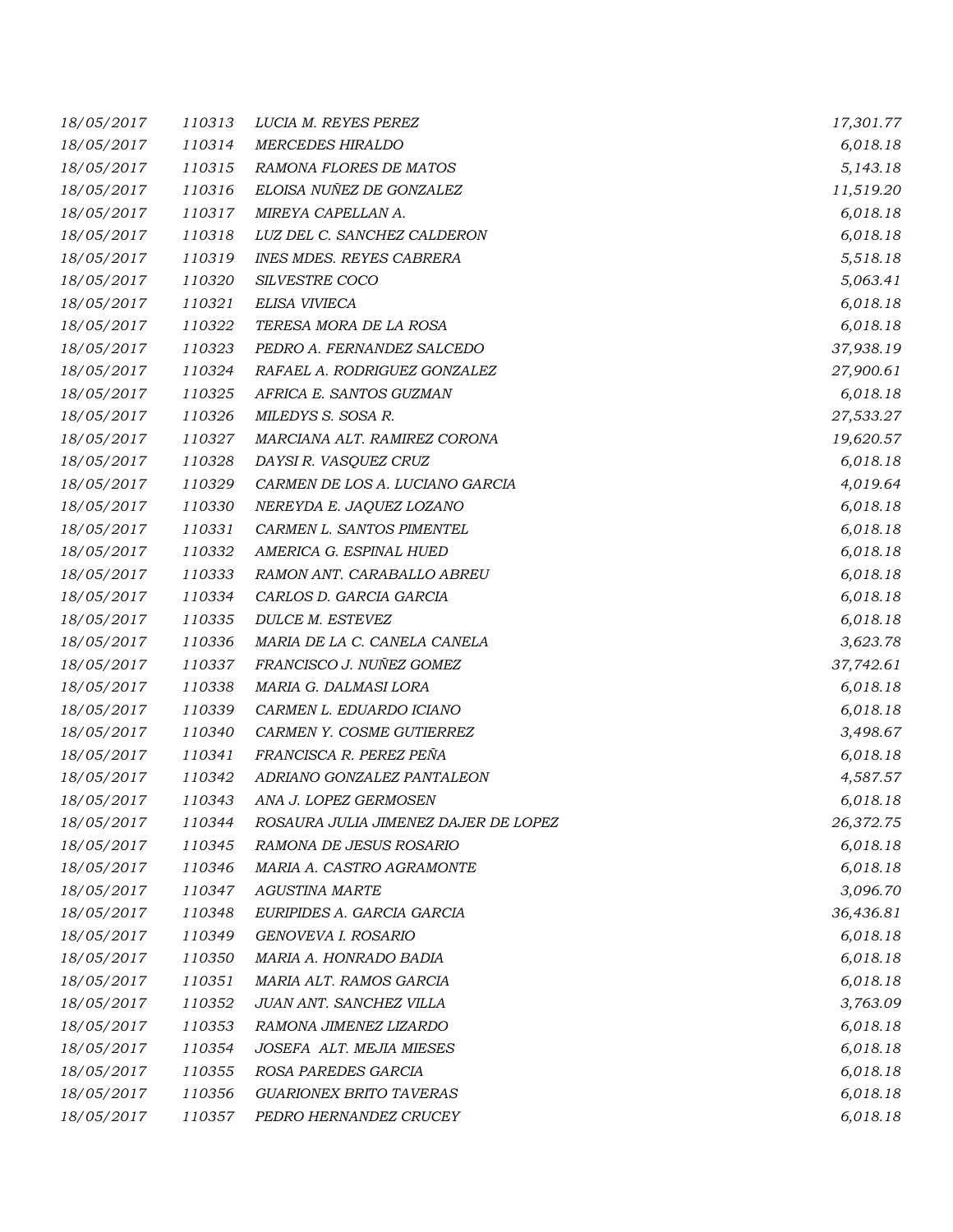| 18/05/2017 | 110358 | JUANA TRAVIESO VASQUEZ        | 6,018.18  |
|------------|--------|-------------------------------|-----------|
| 18/05/2017 | 110359 | ROSA DOMINGUEZ                | 6,018.18  |
| 18/05/2017 | 110360 | JUAN SEBASTIAN RODRIGUEZ      | 6,018.18  |
| 18/05/2017 | 110361 | AMELIA VALDEZ M.              | 6,018.18  |
| 18/05/2017 | 110362 | VALENTIN SUAREZ G.            | 6,018.18  |
| 18/05/2017 | 110363 | CAROLINA A. VICTORIA          | 6,018.18  |
| 18/05/2017 | 110364 | FRANCISCA A. TEJADA           | 6,018.18  |
| 18/05/2017 | 110365 | LOURDES M. NUÑEZ ROSARIO      | 6,018.18  |
| 18/05/2017 | 110366 | JOSE P. FLORES M.             | 9,861.46  |
| 18/05/2017 | 110367 | GREGORIO ARIAS CARRASCO       | 21,709.26 |
| 18/05/2017 | 110368 | DAVID A. FELIZ FELIZ          | 6,018.18  |
| 18/05/2017 | 110369 | MERCEDES SEGURA CUEVAS        | 2,997.94  |
| 18/05/2017 | 110370 | NERY MEDINA DIAZ              | 3,968.18  |
| 18/05/2017 | 110371 | MIGUELINA PEÑA MENDEZ         | 4,589.45  |
| 18/05/2017 | 110372 | DOMINGO GUZMAN MORETA FELIZ   | 3,009.09  |
| 18/05/2017 | 110373 | RICHARDIN DE J. DOTEL         | 7,490.44  |
| 18/05/2017 | 110374 | EUDES M. ENCARNACION FELIZ    | 6,018.18  |
| 18/05/2017 | 110375 | NEREIDA FLORIAN SANTANA       | 6,018.18  |
| 18/05/2017 | 110376 | SERGIO OLIVERO FELIZ          | 7,453.56  |
| 18/05/2017 | 110377 | ROSAURA FERRERAS FERRERAS     | 6,018.18  |
| 18/05/2017 | 110378 | <b>NURIS M. NOVAS MATOS</b>   | 3,356.15  |
| 18/05/2017 | 110379 | <b>MIGUEL MEDINA PEREZ</b>    | 12,252.15 |
| 18/05/2017 | 110380 | LIVIO G. RIVAS                | 6,018.18  |
| 18/05/2017 | 110381 | <b>ISMAEL PEÑA</b>            | 10,720.63 |
| 18/05/2017 | 110382 | <b>BIENVENIDA VELOZ</b>       | 6,018.18  |
| 18/05/2017 | 110383 | EUGENIA PEREZ SANTANA         | 5,592.46  |
| 18/05/2017 | 110384 | PEDRO REYES MEDINA            | 5,718.18  |
| 18/05/2017 | 110385 | FELICIA CUEVAS CARVAJAL       | 3,696.13  |
| 18/05/2017 | 110386 | <b>JUSTO FERRERAS PEREZ</b>   | 6,018.18  |
| 18/05/2017 | 110387 | VICTOR R. CONCEPCION ROMERO   | 6,018.18  |
| 18/05/2017 | 110388 | ADELFA A. HERRERA TERRERO     | 6,018.18  |
| 18/05/2017 | 110389 | <b>JULIO H. HERRERA MATOS</b> | 1,103.33  |
| 18/05/2017 | 110390 | SENEO MONTERO MONTAS          | 3,753.86  |
| 18/05/2017 | 110391 | XIOMARA A. MONTERO JIMENEZ    | 5,534.11  |
| 18/05/2017 | 110392 | RAMON A. MORETA               | 5,618.18  |
| 18/05/2017 | 110393 | SIMONA FAMILIA ZABALA         | 3,520.17  |
| 18/05/2017 | 110394 | <b>VENECIA RUIZ MATEO</b>     | 5,518.18  |
| 18/05/2017 | 110395 | AUGUSTO E. OVIEDO PEÑA        | 10,120.63 |
| 18/05/2017 | 110396 | ANERTA ALT. RODRIGUEZ         | 32,683.32 |
| 18/05/2017 | 110397 | RAMON A. GUTIERREZ GARCIA     | 6,018.18  |
| 18/05/2017 | 110398 | JUAN DE LA C. TEJEDA ACOSTA   | 10,020.54 |
| 18/05/2017 | 110399 | JUANA LUCIA A. SANCHEZ G.     | 6,018.18  |
| 18/05/2017 | 110400 | ANTHIA M. REYES JIMENEZ       | 5,376.89  |
| 18/05/2017 | 110401 | MANUEL E. SOSA CRUZ           | 5,518.18  |
| 18/05/2017 | 110402 | DANIEL MEDINA BELLIARD        | 6,018.18  |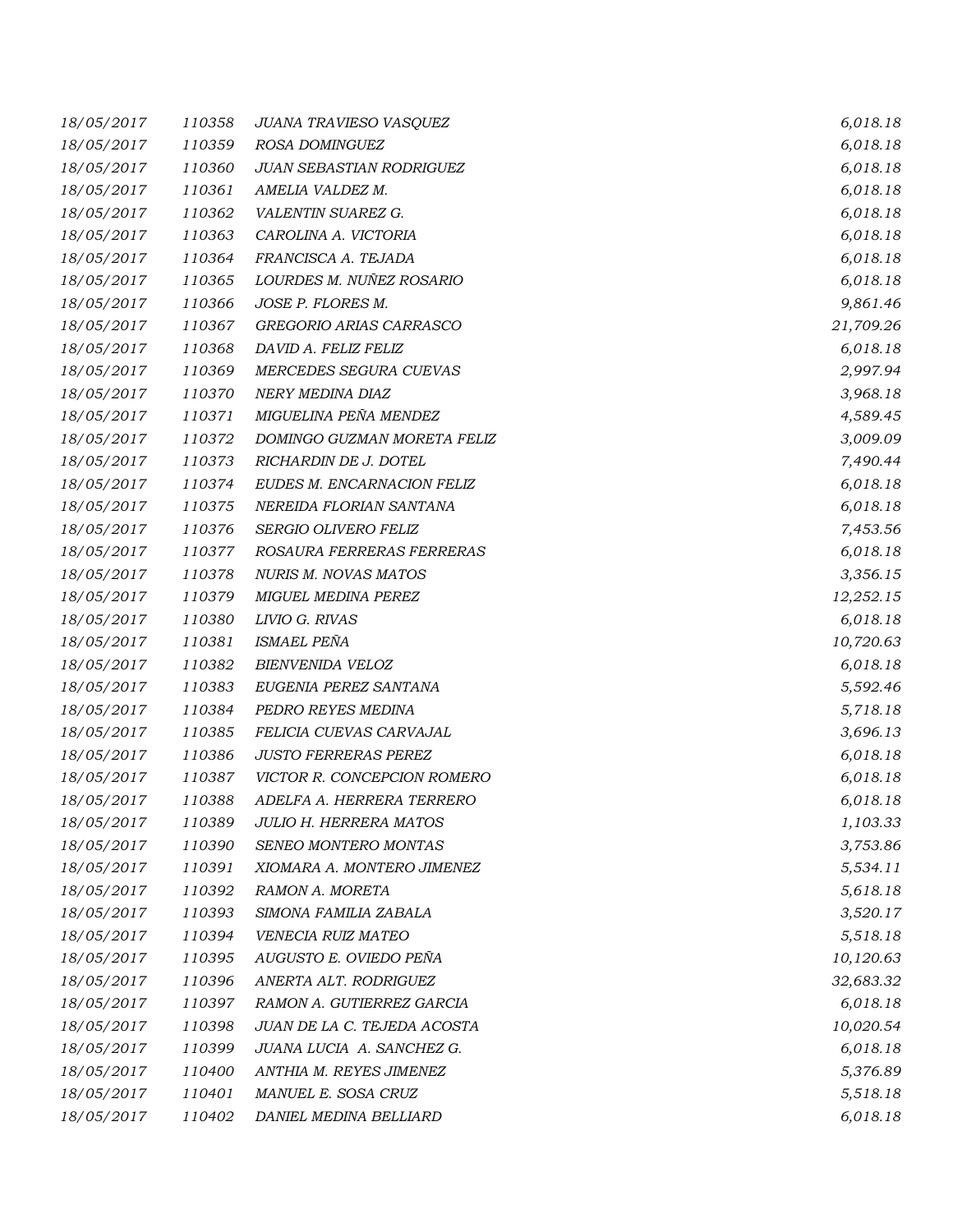| 18/05/2017 | 110403 | LUCILA NUÑEZ CASTRO                     | 6,018.18  |
|------------|--------|-----------------------------------------|-----------|
| 18/05/2017 | 110404 | ANA M. BAEZ ROSARIO                     | 6,018.18  |
| 18/05/2017 | 110405 | RAMONA REYES CARRASCO                   | 6,018.18  |
| 18/05/2017 | 110406 | ELBA H. VARGAS FRIAS                    | 6,018.18  |
| 18/05/2017 | 110407 | EVARISTO JIMENEZ FIGUEREO               | 10,720.63 |
| 18/05/2017 | 110408 | GUARINA E. MERCEDES HERNANDEZ FERDINARD | 6,018.18  |
| 18/05/2017 | 110409 | LUIS J. BOURGET FROMETA                 | 38,387.50 |
| 18/05/2017 | 110410 | RUTH MONTALVO FRANCISCO                 | 29,497.03 |
| 18/05/2017 | 110411 | ROSARIO N. ARIAS GERMAN                 | 6,018.18  |
| 18/05/2017 | 110412 | ELIDA E. SANCHEZ NINA                   | 16,855.44 |
| 18/05/2017 | 110413 | ENEIDA DOMINGUEZ                        | 6,018.18  |
| 18/05/2017 | 110414 | JOSEFINA GURIDIS POZO                   | 6,018.18  |
| 18/05/2017 | 110415 | ALTAGRACIA M. PLACENCIO FORTUNA         | 6,018.18  |
| 18/05/2017 | 110416 | ARGENTINA ORTIZ PERDOMO                 | 3,513.81  |
| 18/05/2017 | 110417 | CARMELA MATOS TEJEDA                    | 6,018.18  |
| 18/05/2017 | 110418 | MARIA SEVERINO DE LEON                  | 6,018.18  |
| 18/05/2017 | 110419 | <b>JULIANA PINEDA</b>                   | 6,018.18  |
| 18/05/2017 | 110420 | MANUEL A. LEMONIER JIMENEZ              | 311.88    |
| 18/05/2017 | 110421 | MARITZA MEJIA DUVERGE                   | 5,518.18  |
| 18/05/2017 | 110422 | <b>JOSEFA REYES APONTE</b>              | 6,018.18  |
| 18/05/2017 | 110423 | CARMEN MA. MORALES MORALES              | 5,518.18  |
| 18/05/2017 | 110424 | <b>JULIA ARRIAGA PONTIER</b>            | 6,018.18  |
| 18/05/2017 | 110425 | HILDA L. LAMARCHE UBIERA                | 3,159.48  |
| 18/05/2017 | 110426 | EDELMIRA RAMIREZ DE ESPINAL             | 6,018.18  |
| 18/05/2017 | 110427 | LUCINDA ESPINAL                         | 5,834.18  |
| 18/05/2017 | 110428 | CARMEN A. CASADO MARTINEZ               | 6,018.18  |
| 18/05/2017 | 110429 | INES JOSE G.                            | 922.18    |
| 18/05/2017 | 110430 | <b>MELANIA BELEN</b>                    | 3,180.56  |
| 18/05/2017 | 110431 | MARINA VASQUEZ M.                       | 6,018.18  |
| 18/05/2017 | 110432 | JUANA JIMENEZ E.                        | 6,018.18  |
| 18/05/2017 | 110433 | COLECTOR DE IMPUESTOS INTERNOS          | 2,131.35  |
| 19/05/2017 | 110434 | FONDO DE PENSIONES Y JUBILACIONES       | 19,791.79 |
| 19/05/2017 | 110435 | FONDO DE PENSIONES Y JUBILACIONES       | 12,257.99 |
| 23/05/2017 | 110436 | JOSE R. ALEJO MARCIAL                   | 990.83    |
| 23/05/2017 | 110437 | JORDANY MORLA ABREU                     | 8,761.84  |
| 23/05/2017 | 110438 | LUIS F. ROJAS RODRIGUEZ                 | 1,389.38  |
| 23/05/2017 | 110439 | COOPNASEJU                              | 28,990.03 |
| 23/05/2017 | 110440 | CONSEJO DEL PODER JUDICIAL              | 7,117.82  |
| 23/05/2017 | 110441 | CONSEJO DEL PODER JUDICIAL              | 38,994.54 |
| 24/05/2017 | 110442 | JEANELLY HIDALGO HERARTE                | 6,238.67  |
| 24/05/2017 | 110443 | SAN E. SANCHEZ                          | 9,242.46  |
| 24/05/2017 | 110444 | ALAN R. ENCARNACION RAMON               | 1,386.37  |
| 24/05/2017 | 110445 | JOSE D. DE LA ROSA JIMENEZ              | 17,560.69 |
| 24/05/2017 | 110446 | ADELSO ESTEVEZ PAULINO                  | 18,947.06 |
| 24/05/2017 | 110447 | DIOMARIS MORENO VALDEZ                  | 8,945.86  |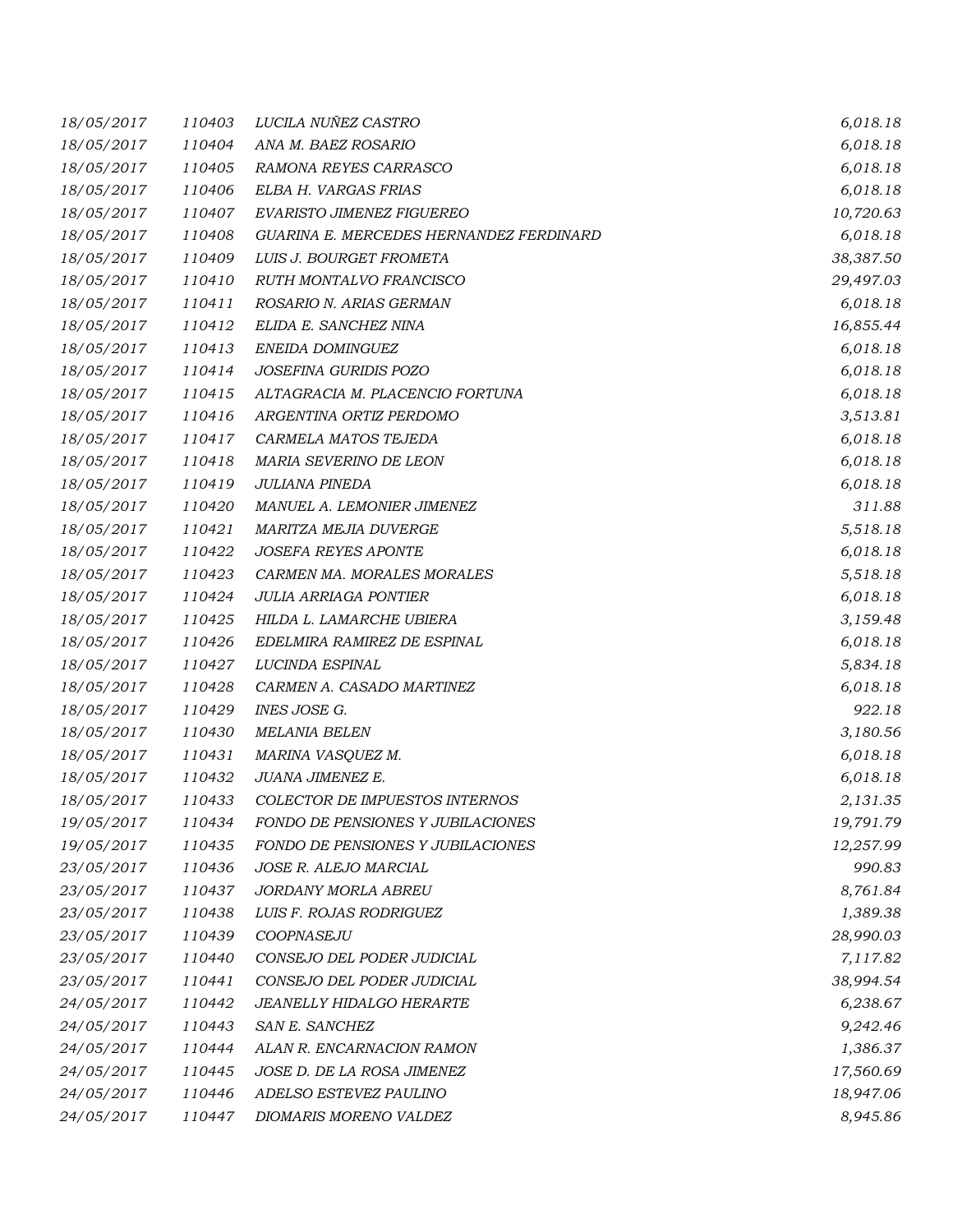| 24/05/2017 | 110448 | FERNANDO A. DIAZ CRUZ             | 11,645.18  |
|------------|--------|-----------------------------------|------------|
| 24/05/2017 | 110449 | MARIA S. DIAZ ALMONTE             | 11,645.18  |
| 24/05/2017 | 110450 | FRANCIA Y. CLASE CLASE            | 59,225.52  |
| 24/05/2017 | 110451 | DAMARI M. CRUZ ALMANZAR           | 2,640.71   |
| 24/05/2017 | 110452 | LUIS R. DE LA CRUZ PAULINO        | 11,090.96  |
| 24/05/2017 | 110453 | ANA D. ALMONTE MARTINEZ           | 11,090.96  |
| 24/05/2017 | 110454 | YENY A. ESPINAL ESPINAL           | 11,090.96  |
| 24/05/2017 | 110455 | YENIFER P. MARTINEZ HERNANDEZ     | 11,090.96  |
| 24/05/2017 | 110456 | LAURA M. ROSARIO LUNA             | 11,090.96  |
| 24/05/2017 | 110457 | LAURA V. LITHGOW ESPEJO           | 11,090.96  |
| 24/05/2017 | 110458 | STARLYN R. ESPINAL ALMONTE        | 4,159.11   |
| 24/05/2017 | 110459 | JUNIOR A. NICASIO GARCIA          | 4,159.11   |
| 24/05/2017 | 110460 | ANEURYS R. RODRIGUEZ PERALTA      | 5,083.35   |
| 24/05/2017 | 110461 | EMY E. GONZALEZ DOMINGUEZ         | 5,083.35   |
| 24/05/2017 | 110462 | JORKY J. RODRIGUEZ GONZALEZ       | 13,863.70  |
| 24/05/2017 | 110463 | DARLIN P. CORNIEL TEJADA          | 2,112.56   |
| 24/05/2017 | 110464 | JUAN ANT. REYES UREÑA             | 26,920.68  |
| 24/05/2017 | 110465 | ANNY Z. MIRANDA PEÑA              | 13,460.35  |
| 24/05/2017 | 110466 | BRACILIA DEL C. CORTES RAPOSO     | 29,612.76  |
| 24/05/2017 | 110467 | LUIS N. GOMEZ GIL                 | 56,533.45  |
| 24/05/2017 | 110468 | CANDIDA OLIVO                     | 29,612.78  |
| 24/05/2017 | 110469 | ELIZABETH MARTE LIRIO             | 64,152.00  |
| 24/05/2017 | 110470 | ELLIN J. CORDERO TEJADA           | 26,920.68  |
| 24/05/2017 | 110471 | LIDIA A. PUIG FRANCISCO           | 16,152.43  |
| 24/05/2017 | 110472 | BERTA G. DE LOS M. GOMEZ GIL      | 19,293.18  |
| 24/05/2017 | 110473 | LORENZO A. VARGAS CRUZ            | 22,013.95  |
| 24/05/2017 | 110474 | ANA R. DE LEON GUZMAN             | 119,750.40 |
| 24/05/2017 | 110475 | MIROBE M. DE LEÓN MARÍA           | 30,896.24  |
| 24/05/2017 | 110476 | ANA A. QUEZADA CONIL              | 11,090.96  |
| 24/05/2017 | 110477 | ANGELICA M. GARCIA FERNANDEZ      | 11,090.96  |
| 24/05/2017 | 110478 | CESAR E. CABRAL ORTIZ             | 8,076.21   |
| 24/05/2017 | 110479 | MODESTO R. CAMACHO SANTANA        | 107,682.77 |
| 24/05/2017 | 110480 | MILTON C. MONTES POLANCO          | 11,216.95  |
| 24/05/2017 | 110481 | ROSA M. ALMONTE FRANCISCO         | 124,027.20 |
| 24/05/2017 | 110482 | HEILLEEN PLASENCIA PAULINO        | 7,763.68   |
| 24/05/2017 | 110483 | FRANCISCO ALB. ANTIGUA PORTUHONDO | 64,152.00  |
| 24/05/2017 | 110484 | CAROLYN D. BONILLA ESPINO         | 11,289.01  |
| 24/05/2017 | 110485 | ADALGISA M. TEJADA DE AZA         | 64,152.00  |
| 24/05/2017 | 110486 | JUAN I. JIMENEZ CASTILLO          | 8,973.58   |
| 24/05/2017 | 110487 | PABLO ALB. MERCEDES SUAREZ        | 39,483.72  |
| 24/05/2017 | 110488 | BRENDA M. VARGAS MARTE            | 10,768.28  |
| 24/05/2017 | 110489 | ROSMERY MATA DUARTE               | 2,692.07   |
| 24/05/2017 | 110490 | CARMEN M. ALONZO MARTE            | 183,902.40 |
| 24/05/2017 | 110491 | FRANCISCO TORRES DE LA CRUZ       | 2,243.39   |
| 24/05/2017 | 110492 | PEDRO L. GUZMAN LUNA              | 1,980.53   |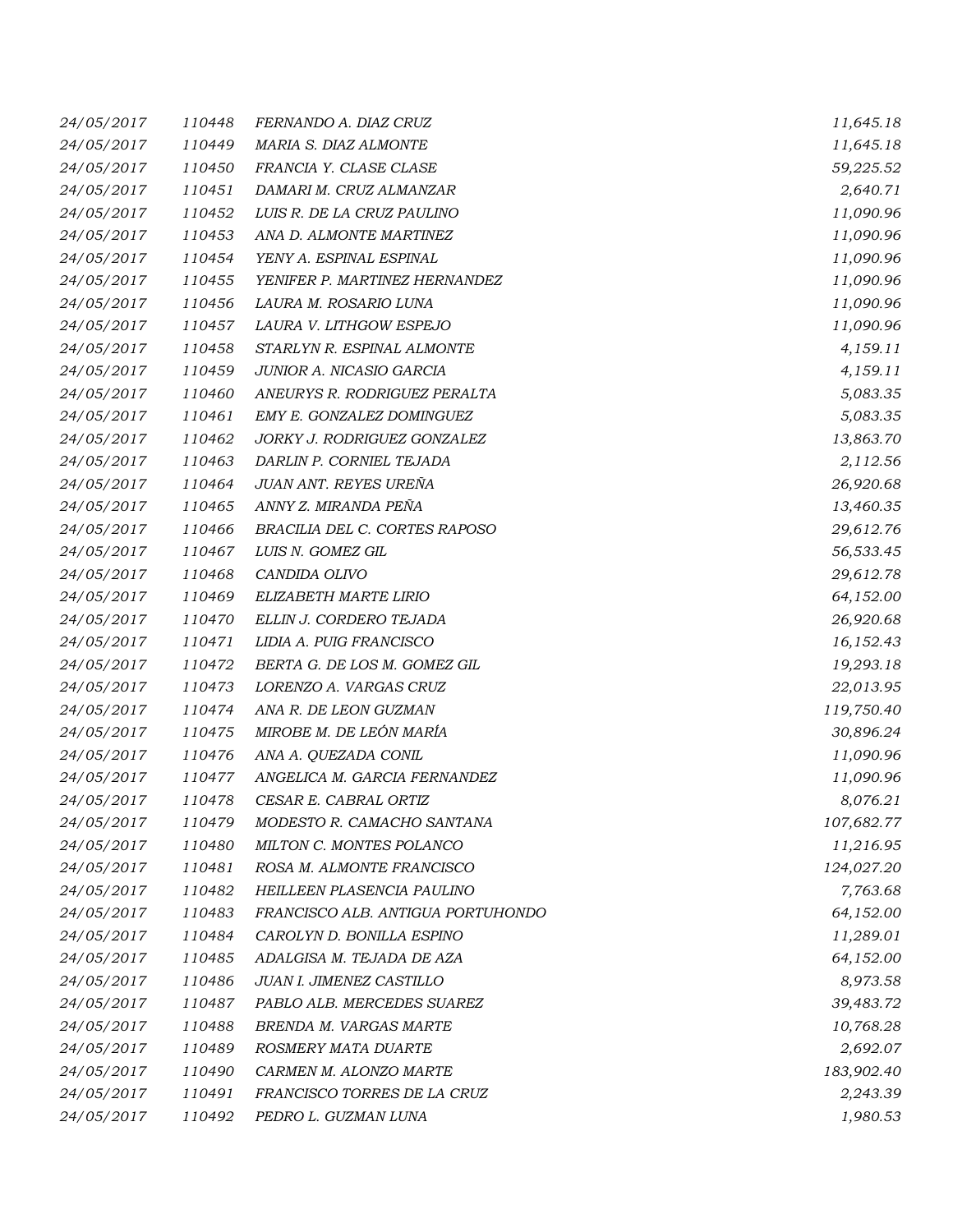| 24/05/2017 | 110493 | EDIS Y. RODRIGUEZ MUÑOZ         | 32,304.82  |
|------------|--------|---------------------------------|------------|
| 24/05/2017 | 110494 | MANUEL GUEVARA FERRERAS         | 36,581.62  |
| 24/05/2017 | 110495 | ZOBEIDA MATEO                   | 58,519.28  |
| 24/05/2017 | 110496 | LELIS Y. GUEVARA MEDINA         | 53,841.37  |
| 24/05/2017 | 110497 | DANIELA DEL P. GUERRERO LAGARES | 8,076.20   |
| 24/05/2017 | 110498 | LIBIS M. MEREJO PEREZ           | 32,304.82  |
| 24/05/2017 | 110499 | MILCIADES GUEVARA FELIZ         | 32,304.82  |
| 24/05/2017 | 110500 | ALFREDO GONZALEZ SANCHEZ        | 2,138.40   |
| 24/05/2017 | 110501 | EUDOCIO FERRERAS MEDINA         | 89,793.12  |
| 24/05/2017 | 110502 | WILSON J. SIERRA FERRERAS       | 75,377.99  |
| 24/05/2017 | 110503 | CLARO TRINIDAD SANTANA          | 45,765.17  |
| 24/05/2017 | 110504 | LUISA I. MATOS SAMBOY           | 67,301.70  |
| 24/05/2017 | 110505 | MIGUEL VALDEZ PEREZ             | 69,993.74  |
| 24/05/2017 | 110506 | DENNIS M. PEREZ GUZMAN          | 67,301.77  |
| 24/05/2017 | 110507 | MIGUEL A. PEREZ MENDEZ          | 67,301.77  |
| 24/05/2017 | 110508 | JOSELYN A. MATEO SALCIE         | 17,737.15  |
| 24/05/2017 | 110509 | DOMINGA T. MORILLO MONTERO      | 2,692.07   |
| 24/05/2017 | 110510 | DIOGENES OGANDO OGANDO          | 2,692.07   |
| 24/05/2017 | 110511 | FRANKLIN Y. CABREJA DE LA ROSA  | 1,848.49   |
| 24/05/2017 | 110512 | ANA A. HENRIQUEZ GUZMAN         | 8,076.21   |
| 24/05/2017 | 110513 | BRUNILDA FORTUNA RUBEN          | 29,164.10  |
| 24/05/2017 | 110514 | TOMAS TAVERAS PEREZ             | 151,204.72 |
| 24/05/2017 | 110515 | JOSE N. ESTEVEZ RODRIGUEZ       | 2,243.39   |
| 24/05/2017 | 110516 | <b>RAFAELINA REYES</b>          | 21,551.41  |
| 24/05/2017 | 110517 | EVELYN G. GARCIA VALDEZ         | 12,477.33  |
| 24/05/2017 | 110518 | SANTO A. CASILLA BAUTISTA       | 6,469.73   |
| 24/05/2017 | 110519 | VICTOR M. MOREL DE LA PAZ       | 6,469.73   |
| 24/05/2017 | 110520 | ROBERT O. VASQUEZ VALDEZ        | 6,469.73   |
| 24/05/2017 | 110521 | JOSE BDO. MERCEDES PEÑA         | 2,692.07   |
| 24/05/2017 | 110522 | JOSE A. REYES MEJIA             | 2,243.39   |
| 24/05/2017 | 110523 | MAXIMILIANO PEGUERO DE AZA      | 56,533.45  |
| 24/05/2017 | 110524 | YENNI PEREZ PEREZ               | 3,168.85   |
| 24/05/2017 | 110525 | EDWIN POUERIET ROSARIO          | 2,640.71   |
| 24/05/2017 | 110526 | RAFAEL J. CASTILLO DE MORLA     | 3,168.85   |
| 24/05/2017 | 110527 | GARY I. CANELO PORTORREAL       | 85,486.23  |
| 24/05/2017 | 110528 | PEDRO P. GARCIA VASQUEZ         | 2,243.39   |
| 24/05/2017 | 110529 | <b>CARMEN CRUZ</b>              | 8,076.21   |
| 24/05/2017 | 110530 | ROSA E. ALMONTE R. DE VENTURA   | 2,692.07   |
| 24/05/2017 | 110531 | HECTOR F. MARTINEZ              | 29,612.78  |
| 24/05/2017 | 110532 | MARIA E. ESTEVEZ MEJIA          | 55,598.40  |
| 24/05/2017 | 110533 | REGINA SANCHEZ TORIBIO          | 18,844.50  |
| 24/05/2017 | 110534 | ABRAHAM GARCIA                  | 34,996.92  |
| 24/05/2017 | 110535 | COLECTOR DE IMPUESTOS INTERNOS  | 250.17     |
| 24/05/2017 | 110536 | LIDIA M. DE LA CRUZ GUZMAN      | 119,172.67 |
| 24/05/2017 | 110537 | COOPNASEJU                      | 19,222.75  |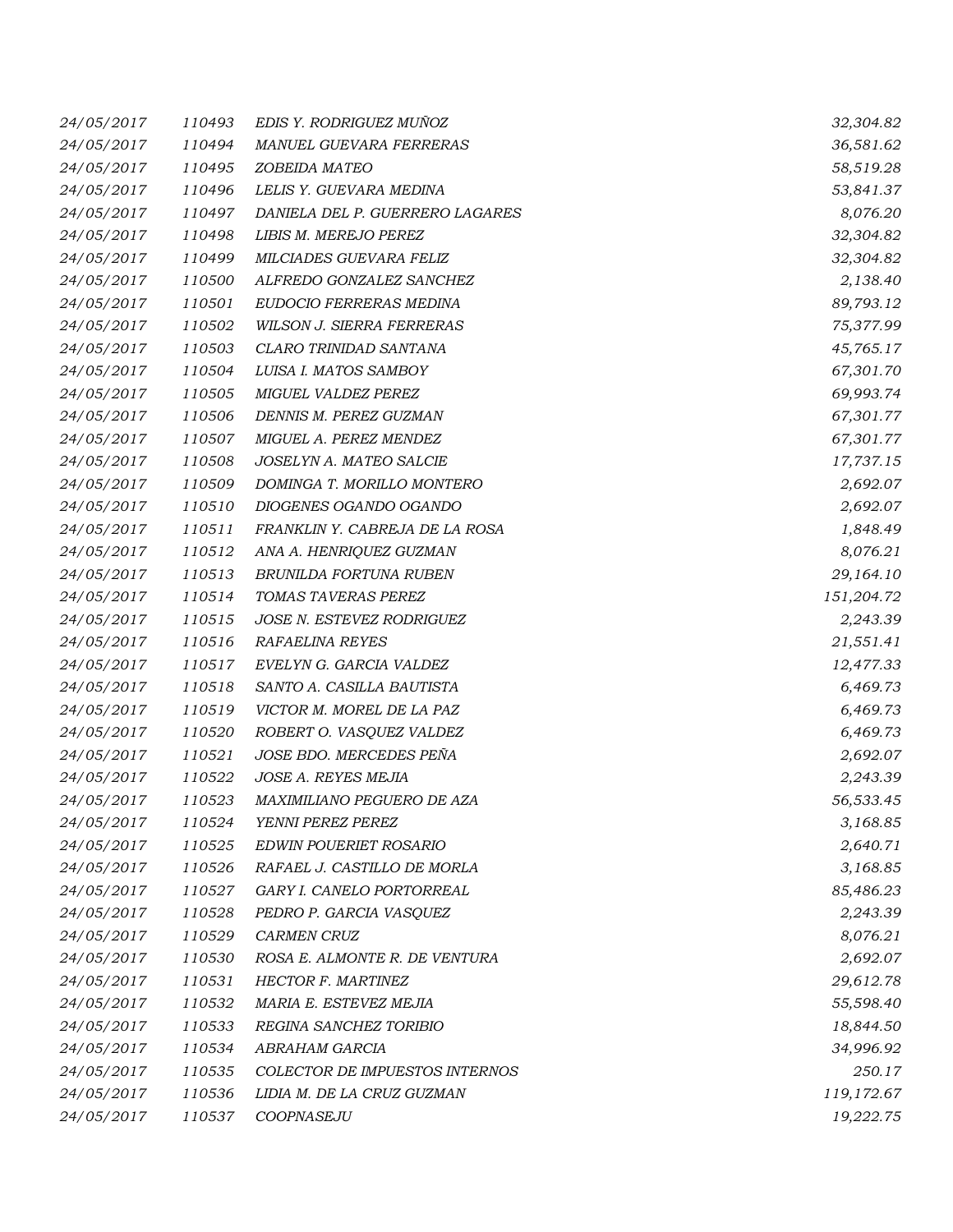| 24/05/2017 | 110538 | CONSEJO DEL PODER JUDICIAL               | 3,500.00   |
|------------|--------|------------------------------------------|------------|
| 24/05/2017 | 110539 | CONSEJO DEL PODER JUDICIAL               | 11,555.36  |
| 24/05/2017 | 110540 | SARA I. HENRIQUEZ MARIN                  | 303,939.07 |
| 25/05/2017 | 110541 | CONSEJO DEL PODER JUDICIAL               | 25,375.00  |
| 25/05/2017 | 110542 | CIRO Y. PEREZ FIGUEREO                   | 48,977.75  |
| 25/05/2017 | 110543 | JULIO C. HERNANDEZ JAVIER                | 49,704.13  |
| 25/05/2017 | 110544 | LENIN R. SOSA VASQUEZ                    | 51,104.13  |
| 25/05/2017 | 110545 | ALEXIS VASQUEZ ROSADO                    | 29,899.00  |
| 25/05/2017 | 110546 | ROBIN E. SANDOVAL FONTANA                | 51,104.13  |
| 25/05/2017 | 110547 | <b>WASCAR D. ARIAS TEJEDA</b>            | 29,899.00  |
| 25/05/2017 | 110548 | MANUEL DE JS. MATOS ESPINOSA             | 18,800.00  |
| 25/05/2017 | 110549 | WILBERTO JUBILEO MARTINEZ                | 19,675.00  |
| 25/05/2017 | 110550 | MELVIN C. DEL ORBE SANCHEZ               | 17,250.00  |
| 25/05/2017 | 110551 | JOSE ML. DE PADUA MORENO                 | 16,375.00  |
| 25/05/2017 | 110552 | HUGO D. REYES PEREZ                      | 17,250.00  |
| 25/05/2017 | 110553 | FAUSTO A. DUARTE BLANCO                  | 18,125.00  |
| 25/05/2017 | 110554 | ETNOEL D. REYES                          | 17,250.00  |
| 25/05/2017 | 110555 | GEOVANNA LEBRON PENA                     | 18,125.00  |
| 25/05/2017 | 110556 | JARLIN ANT. FRIAS FRIAS                  | 18,125.00  |
| 25/05/2017 | 110557 | YONATAN I. GARCIA PENA                   | 17,250.00  |
| 25/05/2017 | 110558 | ESTEBAN LORENZO SEGURA DE LA CRUZ        | 29,899.00  |
| 25/05/2017 | 110559 | MOISES GIL URENA                         | 20,550.00  |
| 25/05/2017 | 110560 | ANGEL G. ORTIZ GOMEZ                     | 50,858.40  |
| 25/05/2017 | 110561 | <b>IDELSA ROSARIO PLASENCIA</b>          | 44,607.19  |
| 25/05/2017 | 110562 | NISIA A. ORTIZ SANTANA                   | 0.00       |
| 25/05/2017 | 110563 | CONSEJO DEL PODER JUDICIAL               | 1,899.15   |
| 25/05/2017 | 110564 | NIXIA A. ORTIZ SANTANA                   | 17,423.00  |
| 26/05/2017 | 110565 | CONSEJO DEL PODER JUDICIAL               | 10,870.00  |
| 26/05/2017 | 110566 | CONSEJO DEL PODER JUDICIAL               | 3,063.00   |
| 26/05/2017 | 110567 | <b>INSTITUTO DE AUXILIOS Y VIVIENDAS</b> | 250.00     |
| 26/05/2017 | 110568 | FONDO DE PENSIONES Y JUBILACIONES        | 127,313.41 |
| 26/05/2017 | 110569 | CONSEJO DEL PODER JUDICIAL               | 95,043.51  |
| 26/05/2017 | 110570 | COOPNASEJU                               | 83,576.00  |
| 26/05/2017 | 110571 | COOPNASEJU                               | 142,227.25 |
| 26/05/2017 | 110572 | CONSEJO DEL PODER JUDICIAL               | 875.00     |
| 26/05/2017 | 110573 | CONSEJO DEL PODER JUDICIAL               | 59,680.68  |
| 26/05/2017 | 110574 | CONSEJO DEL PODER JUDICIAL               | 12,832.00  |
| 26/05/2017 | 110575 | INSTITUTO NACIONAL DE LA VIVIENDA        | 366.95     |
| 26/05/2017 | 110576 | DOMINGA REYNOSO MOLINA                   | 2,000.00   |
| 26/05/2017 | 110577 | EMMACULADA N. DEL ORBE PEREZ             | 4,000.00   |
| 26/05/2017 | 110578 | YAHAIRA ALT. RAMOS QUEZADA               | 3,000.00   |
| 26/05/2017 | 110579 | YANIA MARMOL PUELLO                      | 2,000.00   |
| 26/05/2017 | 110580 | JOHANNA MARTINEZ BATISTA                 | 2,000.00   |
| 26/05/2017 | 110581 | JOSEFINA MERCEDES REYES ESPINAL          | 3,000.00   |
| 26/05/2017 | 110582 | INSTITUTO DE AUXILIOS Y VIVIENDA         | 1,873.69   |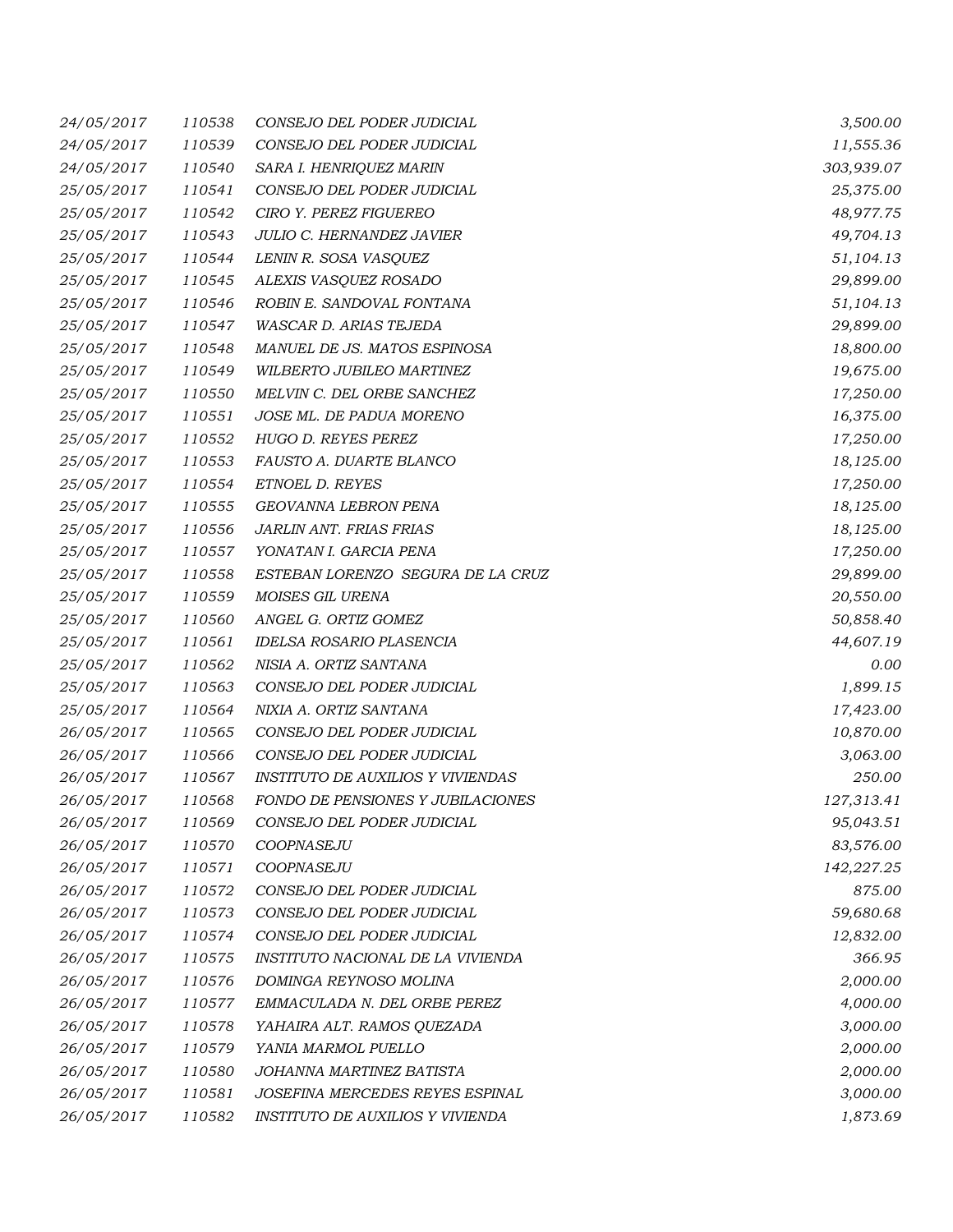| 26/05/2017 | 110583 | <b>FUNDACION DE CREDITO EDUCATIVO</b>    | 385,863.34    |
|------------|--------|------------------------------------------|---------------|
| 26/05/2017 | 110584 | CONSEJO DEL PODER JUDICIAL               | 2,272,287.20  |
| 26/05/2017 | 110585 | CONSEJO DEL PODER JUDICIAL               | 5,000.00      |
| 26/05/2017 | 110586 | CARLOS ML. MENDEZ L.                     | 7,500.00      |
| 26/05/2017 | 110587 | AURA MARIA YBELICE MERCEDES              | 2,000.00      |
| 26/05/2017 | 110588 | LISSET MARIBEL HERNANDEZ PENA            | 6,000.00      |
| 26/05/2017 | 110589 | NURYS LANDA VALDEZ SANCHEZ               | 2,500.00      |
| 26/05/2017 | 110590 | CONSEJO DEL PODER JUDICIAL               | 17,044.49     |
| 26/05/2017 | 110591 | ESCUELA NACIONAL DE LA JUDICATURA        | 14,430.00     |
| 26/05/2017 | 110592 | CONSEJO DEL PODER JUDICIAL               | 15,595.83     |
| 26/05/2017 | 110593 | CONSEJO DEL PODER JUDICIAL               | 21,690.39     |
| 26/05/2017 | 110594 | CONSEJO DEL PODER JUDICIAL               | 3,000.00      |
| 26/05/2017 | 110595 | DULCE MARIA AQUINO GONZALEZ              | 3,600.00      |
| 26/05/2017 | 110596 | NAZARET ALMONTE SUAREZ                   | 7,500.00      |
| 26/05/2017 | 110597 | <b>INSTITUTO DE AUXILIOS Y VIVIENDAS</b> | 160,025.00    |
| 26/05/2017 | 110598 | <b>MAILENY RICHIEZ</b>                   | 3,500.00      |
| 26/05/2017 | 110599 | CONSEJO DEL PODER JUDICIAL               | 2,535.39      |
| 26/05/2017 | 110600 | FAVIANA L. MATOS MATOS                   | 2,000.00      |
| 26/05/2017 | 110601 | CONSEJO DEL PODER JUDICIAL               | 703.33        |
| 26/05/2017 | 110602 | <b>WENDY VALERIO DE PARKER</b>           | 5,800.00      |
| 26/05/2017 | 110603 | LAURIDISY SANCHEZ ORTIZ                  | 10,000.00     |
| 26/05/2017 | 110604 | NOHEMI E. FELIZ URBAEZ                   | 6,500.00      |
| 26/05/2017 | 110605 | ANGELITA ROSARIO MONTES DE OCA           | 4,000.00      |
| 26/05/2017 | 110606 | CONSEJO DEL PODER JUDICIAL               | 5,558.67      |
| 26/05/2017 | 110607 | FONDO DE PENSIONES Y JUBILACIONES        | 11,125,116.53 |
| 26/05/2017 | 110608 | CONSEJO DEL PODER JUDICIAL               | 7,468.75      |
| 26/05/2017 | 110609 | CONSEJO DEL PODER JUDICIAL               | 8,355.56      |
| 26/05/2017 | 110610 | CONSEJO DEL PODER JUDICIAL               | 4,433.94      |
| 29/05/2017 | 110611 | FONDO DE PENSIONES Y JUBILACIONES        | 19,715,143.71 |
| 29/05/2017 | 110612 | VIRGINIA F. PERALTA HERRERA              | 4,486.78      |
| 30/05/2017 | 110613 | MARILEYDI LOPEZ VIER                     | 26,307.35     |
| 30/05/2017 | 110614 | CRISTIAM A. MEJIA ROJAS                  | 24,426.70     |
| 30/05/2017 | 110615 | CHRISTIAN P. CARTAGENA GARCIA            | 60,758.09     |
| 30/05/2017 | 110616 | NAYIBE I ANTIGUA LARA                    | 30,539.63     |
| 30/05/2017 | 110617 | JAVIER ALB. DE LOS SANTOS MATEO          | 16,090.90     |
| 30/05/2017 | 110618 | BERONICA VARGAS PEREZ                    | 16,162.15     |
| 30/05/2017 | 110619 | FLORANGEL S. QUEZADA MORA                | 13,312.30     |
| 30/05/2017 | 110620 | TIMOTHY M. ROSA HERNANDEZ                | 17,001.60     |
| 30/05/2017 | 110621 | VLADIMIR O. GARCIA VOLQUEZ               | 14,854.32     |
| 30/05/2017 | 110622 | RAINER VERAS CORNIEL                     | 5,902.69      |
| 30/05/2017 | 110623 | CARMEN PIERRE OLIVO                      | 17,487.36     |
| 30/05/2017 | 110624 | LAURA P. NUÑEZ DOMINGUEZ                 | 24,343.20     |
| 30/05/2017 | 110625 | ANA J. RIVAS CUEVAS                      | 25,038.72     |
| 30/05/2017 | 110626 | LUZ DEL A. NUÑEZ ALMANZAR                | 12,328.40     |
| 30/05/2017 | 110627 | JORGELIN JIMENEZ PINEDA                  | 14,988.28     |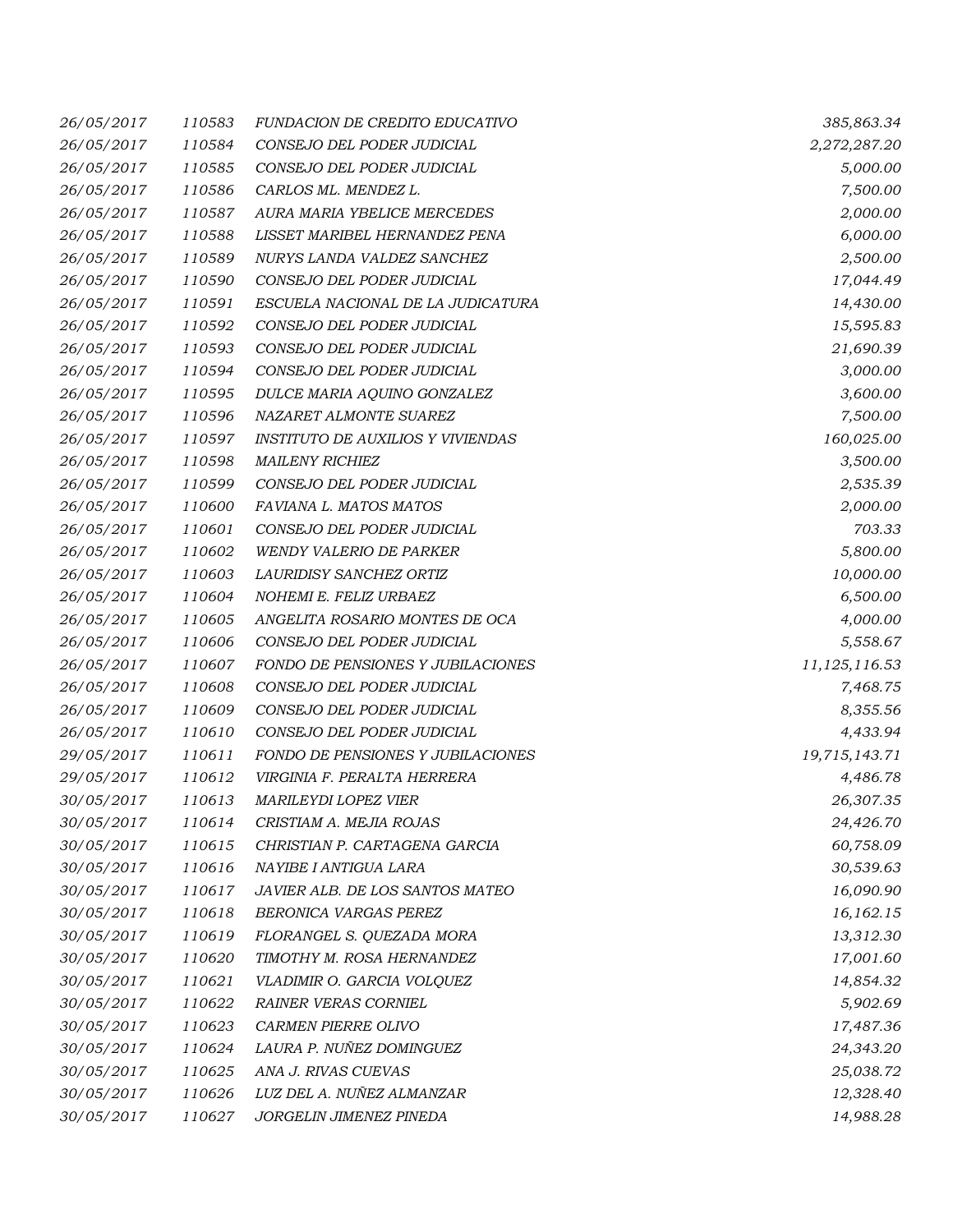| 30/05/2017 | 110628 | KATIUSCA BLANCO D'OLEO                   | 19,551.84     |
|------------|--------|------------------------------------------|---------------|
| 30/05/2017 | 110629 | ROBERTO ANT. EUFRACIA UREÑA              | 18,155.28     |
| 30/05/2017 | 110630 | RAMON D. RAMIREZ SOLIS                   | 18,155.28     |
| 30/05/2017 | 110631 | ELADIO LEBRON VALLEJO                    | 18,155.28     |
| 30/05/2017 | 110632 | CINDY P. CEPEDA RODRIGUEZ                | 21,720.59     |
| 30/05/2017 | 110633 | ROSMERY E. RODRIGUEZ SOSA                | 19,131.83     |
| 30/05/2017 | 110634 | DIOMEDES M. ALMONTE CABRERA              | 6,223.18      |
| 30/05/2017 | 110635 | <b>GENESIS BATISTA LORA</b>              | 13,404.91     |
| 30/05/2017 | 110636 | KATHERIN CASTILLO HERNANDEZ              | 10,626.31     |
| 30/05/2017 | 110637 | RAINIERY F. MENDEZ LEON                  | 9,754.76      |
| 30/05/2017 | 110638 | DOMINIQUE N. PEÑA LUGO                   | 12,677.18     |
| 30/05/2017 | 110639 | XAVIER ANT. FELIZ CARRASCO               | 11,787.41     |
| 30/05/2017 | 110640 | NIQUIBERTO FLERY TATIS                   | 19,720.00     |
| 30/05/2017 | 110641 | SOFI ALT. RAMIREZ SANTANA                | 9,860.00      |
| 30/05/2017 | 110642 | LEONOR E. RIVERA SEVERINO                | 13,274.12     |
| 30/05/2017 | 110643 | ADRIANA Y. GHALLOUM ZORILLA              | 7,737.44      |
| 30/05/2017 | 110644 | RICHARD CEDEÑO RAMIREZ                   | 29,394.00     |
| 30/05/2017 | 110645 | YENNY C. MOTA FRIAS                      | 22,203.82     |
| 30/05/2017 | 110646 | NESTOR A. REYES GUANCE                   | 14,988.28     |
| 30/05/2017 | 110647 | DARLENNY REYES PEÑA                      | 13,312.30     |
| 30/05/2017 | 110648 | YUDITH E. SANTANA DE LEON                | 19,733.96     |
| 30/05/2017 | 110649 | FRANCHESKA M. FERMIN CASTILLO            | 19,938.24     |
| 30/05/2017 | 110650 | YAINA Y. SANCHEZ LANTIGUA                | 7,557.73      |
| 30/05/2017 | 110651 | FRANGELINA POLO PAULINO                  | 20,920.09     |
| 30/05/2017 | 110652 | <b>INSTITUTO DE AUXILIOS Y VIVIENDAS</b> | 600.00        |
| 30/05/2017 | 110653 | FONDO DE PENSIONES Y JUBILACIONES        | 16,305.48     |
| 30/05/2017 | 110654 | CONSEJO DEL PODER JUDICIAL               | 9,755.18      |
| 30/05/2017 | 110655 | CONSEJO DEL PODER JUDICIAL               | 9,795.27      |
| 30/05/2017 | 110656 | RASO ARISMENDY VALENZUELA RAMIREZ        | 5,600.00      |
| 30/05/2017 | 110657 | 2DO. TTE. SANTA V. MERA LINARES          | 4,933.33      |
| 30/05/2017 | 110658 | 2DO. TTE. PANTALEON MINIEL DE JESUS      | 6,600.00      |
| 30/05/2017 | 110659 | CABO MARIA ALT. MERCEDES BAEZ            | 4,000.00      |
| 30/05/2017 | 110660 | CABO MELVIN B. DELGADO DE LA ROSA        | 4,400.00      |
| 31/05/2017 | 110661 | COLECTOR DE IMPUESTOS INTERNOS           | 25,482.86     |
| 31/05/2017 | 110662 | COLECTOR DE IMPUESTOS INTERNOS           | 1,906,859.37  |
| 31/05/2017 | 110663 | DIOGENES OGANDO OGANDO                   | 51,149.30     |
| 31/05/2017 | 110664 | LUIS G. HERNANDEZ SOSA                   | 7,199.37      |
| 31/05/2017 | 110665 | <b>INSTITUTO DE AUXILIOS Y VIVIENDAS</b> | 25.00         |
| 31/05/2017 | 110666 | FONDO DE PENSIONES Y JUBILACIONES        | 307.42        |
| 31/05/2017 | 110667 | CONSEJO DEL PODER JUDICIAL               | 153.71        |
| 31/05/2017 | 110668 | COLECTOR DE IMPUESTOS INTERNOS           | 282,013.22    |
| 31/05/2017 | 110669 | COLECTOR DE IMPUESTOS INTERNOS           | 23,035,207.91 |
|            |        | TOTAL RD\$                               | 68,381,450.08 |